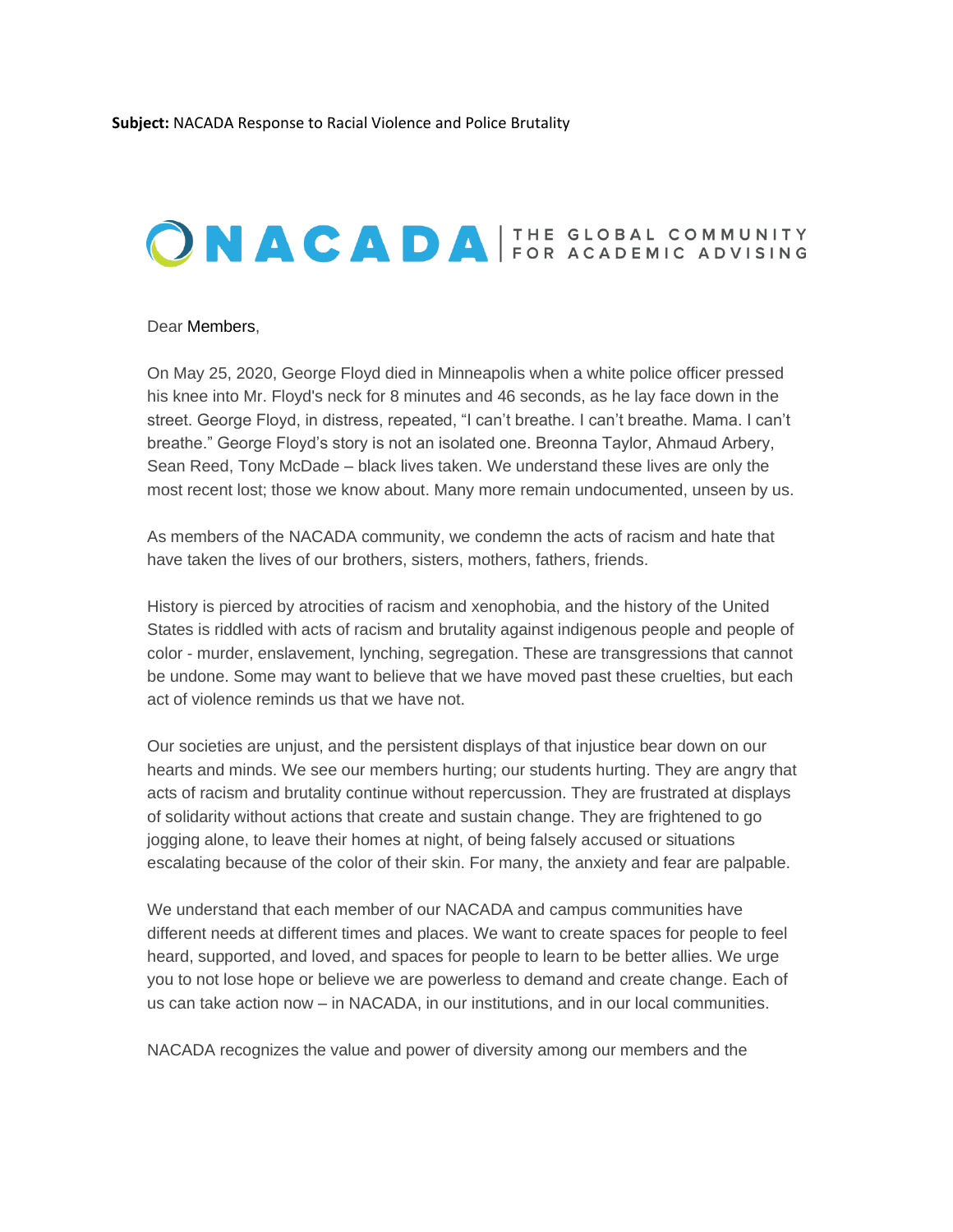students who entrust us with their educational experiences. We know full inclusion and engagement is the ideal we have not yet reached, and we are taking continual steps to do better. As an advising community, we must come together from all our different institutions, different roles, and different places of understanding and desire to be better and through our unifying work create a better association so we can better serve our students who need us.

As each of us continues to process the death of George Floyd and other acts of violence stemming from systemic racism, we hope you will reach out to one another, share your feelings and experiences, engage in healing activities, and actively participate in antiracism and community building efforts in our institutions and communities. We have highlighted resources below, which we hope you find helpful as you navigate the days ahead.

## Resources

- [101 ways to take care of yourself when the world feels overwhelming](https://elink.clickdimensions.com/c/6/?T=MjQxOTk1MTY%3AMDItYjIwMTU0LTE5YjY1Y2YwNGE1ZjRlOTliODI0ZDM4MjNmNjc4ZGQw%3AcGdvZUBrc3UuZWR1%3AY29udGFjdC1iMTJhNTk2YjkwMzhlMjExOGEyNDAwNTA1NjgzMDAwZC01MTBkYTE1ZmJmMzM0ZDBiYWMyNTU0MmQzOGZkN2UyNA%3AZmFsc2U%3AMA%3A%3AaHR0cHM6Ly93d3cudXB3b3J0aHkuY29tLzEwMS1zZWxmLWNhcmUtc3VnZ2VzdGlvbnMtZm9yLXdoZW4taXQtYWxsLWZlZWxzLWxpa2UtdG9vLW11Y2g_X2NsZGVlPWNHZHZaVUJyYzNVdVpXUjEmcmVjaXBpZW50aWQ9Y29udGFjdC1iMTJhNTk2YjkwMzhlMjExOGEyNDAwNTA1NjgzMDAwZC01MTBkYTE1ZmJmMzM0ZDBiYWMyNTU0MmQzOGZkN2UyNCZlc2lkPTBkNTQxN2M0LWU0YTQtZWExMS04MGUzLTAwMGQzYTBlZTRlZA&K=o8s1jd6Ue1txbGI87dIYjA)
- **[Anti-racism Resources for White People](https://elink.clickdimensions.com/c/6/?T=MjQxOTk1MTY%3AMDItYjIwMTU0LTE5YjY1Y2YwNGE1ZjRlOTliODI0ZDM4MjNmNjc4ZGQw%3AcGdvZUBrc3UuZWR1%3AY29udGFjdC1iMTJhNTk2YjkwMzhlMjExOGEyNDAwNTA1NjgzMDAwZC01MTBkYTE1ZmJmMzM0ZDBiYWMyNTU0MmQzOGZkN2UyNA%3AZmFsc2U%3AMQ%3A%3AaHR0cHM6Ly9kb2NzLmdvb2dsZS5jb20vZG9jdW1lbnQvZC8xQlJsRjJfemhOZTg2U0dnSGE2LVZsQk8tUWdpcklUd0NUdWdTZktpZTVGcy9tb2JpbGViYXNpYz9fY2xkZWU9Y0dkdlpVQnJjM1V1WldSMSZyZWNpcGllbnRpZD1jb250YWN0LWIxMmE1OTZiOTAzOGUyMTE4YTI0MDA1MDU2ODMwMDBkLTUxMGRhMTVmYmYzMzRkMGJhYzI1NTQyZDM4ZmQ3ZTI0JmVzaWQ9MGQ1NDE3YzQtZTRhNC1lYTExLTgwZTMtMDAwZDNhMGVlNGVk&K=VacEm2ueBPwlSbiNxsk_Cg) (Specifically for allies)**
- [Do The Work: Rachel Cargle](https://elink.clickdimensions.com/c/6/?T=MjQxOTk1MTY%3AMDItYjIwMTU0LTE5YjY1Y2YwNGE1ZjRlOTliODI0ZDM4MjNmNjc4ZGQw%3AcGdvZUBrc3UuZWR1%3AY29udGFjdC1iMTJhNTk2YjkwMzhlMjExOGEyNDAwNTA1NjgzMDAwZC01MTBkYTE1ZmJmMzM0ZDBiYWMyNTU0MmQzOGZkN2UyNA%3AZmFsc2U%3AMg%3A%3AaHR0cHM6Ly93d3cuY3R6bndlbGwub3JnL2N0em5wb2RjYXN0L3JhY2hlbC1jYXJnbGU_X2NsZGVlPWNHZHZaVUJyYzNVdVpXUjEmcmVjaXBpZW50aWQ9Y29udGFjdC1iMTJhNTk2YjkwMzhlMjExOGEyNDAwNTA1NjgzMDAwZC01MTBkYTE1ZmJmMzM0ZDBiYWMyNTU0MmQzOGZkN2UyNCZlc2lkPTBkNTQxN2M0LWU0YTQtZWExMS04MGUzLTAwMGQzYTBlZTRlZA&K=7E0gDjf_FTUQbTiZDuhCbw) (Specifically for allies)
- [For Our White Friends Desiring to Be Allies](https://elink.clickdimensions.com/c/6/?T=MjQxOTk1MTY%3AMDItYjIwMTU0LTE5YjY1Y2YwNGE1ZjRlOTliODI0ZDM4MjNmNjc4ZGQw%3AcGdvZUBrc3UuZWR1%3AY29udGFjdC1iMTJhNTk2YjkwMzhlMjExOGEyNDAwNTA1NjgzMDAwZC01MTBkYTE1ZmJmMzM0ZDBiYWMyNTU0MmQzOGZkN2UyNA%3AZmFsc2U%3AMw%3A%3AaHR0cHM6Ly9zb2pvLm5ldC9hcnRpY2xlcy9vdXItd2hpdGUtZnJpZW5kcy1kZXNpcmluZy1iZS1hbGxpZXM_X2NsZGVlPWNHZHZaVUJyYzNVdVpXUjEmcmVjaXBpZW50aWQ9Y29udGFjdC1iMTJhNTk2YjkwMzhlMjExOGEyNDAwNTA1NjgzMDAwZC01MTBkYTE1ZmJmMzM0ZDBiYWMyNTU0MmQzOGZkN2UyNCZlc2lkPTBkNTQxN2M0LWU0YTQtZWExMS04MGUzLTAwMGQzYTBlZTRlZA&K=fZEMFiS34RjRlHxBLDdoHQ) (Specifically for allies)
- Maintaining Professionalism In The Age of Black Death Is....A Lot
- [No White Saviors](https://elink.clickdimensions.com/c/6/?T=MjQxOTk1MTY%3AMDItYjIwMTU0LTE5YjY1Y2YwNGE1ZjRlOTliODI0ZDM4MjNmNjc4ZGQw%3AcGdvZUBrc3UuZWR1%3AY29udGFjdC1iMTJhNTk2YjkwMzhlMjExOGEyNDAwNTA1NjgzMDAwZC01MTBkYTE1ZmJmMzM0ZDBiYWMyNTU0MmQzOGZkN2UyNA%3AZmFsc2U%3ANQ%3A%3AaHR0cHM6Ly93d3cuaW5zdGFncmFtLmNvbS9ub3doaXRlc2F2aW9ycy8_X2NsZGVlPWNHZHZaVUJyYzNVdVpXUjEmcmVjaXBpZW50aWQ9Y29udGFjdC1iMTJhNTk2YjkwMzhlMjExOGEyNDAwNTA1NjgzMDAwZC01MTBkYTE1ZmJmMzM0ZDBiYWMyNTU0MmQzOGZkN2UyNCZlc2lkPTBkNTQxN2M0LWU0YTQtZWExMS04MGUzLTAwMGQzYTBlZTRlZA&K=uFjqsfKJaejQQ0x2dVs5iQ) (Specifically for allies)
- [Physiological & Psychological Impact of Racism and Discrimination for African-](https://elink.clickdimensions.com/c/6/?T=MjQxOTk1MTY%3AMDItYjIwMTU0LTE5YjY1Y2YwNGE1ZjRlOTliODI0ZDM4MjNmNjc4ZGQw%3AcGdvZUBrc3UuZWR1%3AY29udGFjdC1iMTJhNTk2YjkwMzhlMjExOGEyNDAwNTA1NjgzMDAwZC01MTBkYTE1ZmJmMzM0ZDBiYWMyNTU0MmQzOGZkN2UyNA%3AZmFsc2U%3ANg%3A%3AaHR0cHM6Ly93d3cuYXBhLm9yZy9waS9vZW1hL3Jlc291cmNlcy9ldGhuaWNpdHktaGVhbHRoL3JhY2lzbS1zdHJlc3M_X2NsZGVlPWNHZHZaVUJyYzNVdVpXUjEmcmVjaXBpZW50aWQ9Y29udGFjdC1iMTJhNTk2YjkwMzhlMjExOGEyNDAwNTA1NjgzMDAwZC01MTBkYTE1ZmJmMzM0ZDBiYWMyNTU0MmQzOGZkN2UyNCZlc2lkPTBkNTQxN2M0LWU0YTQtZWExMS04MGUzLTAwMGQzYTBlZTRlZA&K=MNk8N4yeRBQjp7Pk1Blfeg)**[Americans](https://elink.clickdimensions.com/c/6/?T=MjQxOTk1MTY%3AMDItYjIwMTU0LTE5YjY1Y2YwNGE1ZjRlOTliODI0ZDM4MjNmNjc4ZGQw%3AcGdvZUBrc3UuZWR1%3AY29udGFjdC1iMTJhNTk2YjkwMzhlMjExOGEyNDAwNTA1NjgzMDAwZC01MTBkYTE1ZmJmMzM0ZDBiYWMyNTU0MmQzOGZkN2UyNA%3AZmFsc2U%3ANg%3A%3AaHR0cHM6Ly93d3cuYXBhLm9yZy9waS9vZW1hL3Jlc291cmNlcy9ldGhuaWNpdHktaGVhbHRoL3JhY2lzbS1zdHJlc3M_X2NsZGVlPWNHZHZaVUJyYzNVdVpXUjEmcmVjaXBpZW50aWQ9Y29udGFjdC1iMTJhNTk2YjkwMzhlMjExOGEyNDAwNTA1NjgzMDAwZC01MTBkYTE1ZmJmMzM0ZDBiYWMyNTU0MmQzOGZkN2UyNCZlc2lkPTBkNTQxN2M0LWU0YTQtZWExMS04MGUzLTAwMGQzYTBlZTRlZA&K=MNk8N4yeRBQjp7Pk1Blfeg)**
- [Racism's Psychological Toll](https://elink.clickdimensions.com/c/6/?T=MjQxOTk1MTY%3AMDItYjIwMTU0LTE5YjY1Y2YwNGE1ZjRlOTliODI0ZDM4MjNmNjc4ZGQw%3AcGdvZUBrc3UuZWR1%3AY29udGFjdC1iMTJhNTk2YjkwMzhlMjExOGEyNDAwNTA1NjgzMDAwZC01MTBkYTE1ZmJmMzM0ZDBiYWMyNTU0MmQzOGZkN2UyNA%3AZmFsc2U%3ANw%3A%3AaHR0cHM6Ly93d3cubnl0aW1lcy5jb20vMjAxNS8wNi8yNC9tYWdhemluZS9yYWNpc21zLXBzeWNob2xvZ2ljYWwtdG9sbC5odG1sP19jbGRlZT1jR2R2WlVCcmMzVXVaV1IxJnJlY2lwaWVudGlkPWNvbnRhY3QtYjEyYTU5NmI5MDM4ZTIxMThhMjQwMDUwNTY4MzAwMGQtNTEwZGExNWZiZjMzNGQwYmFjMjU1NDJkMzhmZDdlMjQmZXNpZD0wZDU0MTdjNC1lNGE0LWVhMTEtODBlMy0wMDBkM2EwZWU0ZWQ&K=7GpeEFWPTKGPYeS9O-2iMA)
- [The Link Between Experiences of Racism and Stress and Anxiety for Black](https://elink.clickdimensions.com/c/6/?T=MjQxOTk1MTY%3AMDItYjIwMTU0LTE5YjY1Y2YwNGE1ZjRlOTliODI0ZDM4MjNmNjc4ZGQw%3AcGdvZUBrc3UuZWR1%3AY29udGFjdC1iMTJhNTk2YjkwMzhlMjExOGEyNDAwNTA1NjgzMDAwZC01MTBkYTE1ZmJmMzM0ZDBiYWMyNTU0MmQzOGZkN2UyNA%3AZmFsc2U%3AOA%3A%3AaHR0cHM6Ly93d3cuYW54aWV0eS5vcmcvYmxhY2stYW1lcmljYW5zLWhvdy10by1jb3BlLXdpdGgtYW54aWV0eS1hbmQtcmFjaXNtP19jbGRlZT1jR2R2WlVCcmMzVXVaV1IxJnJlY2lwaWVudGlkPWNvbnRhY3QtYjEyYTU5NmI5MDM4ZTIxMThhMjQwMDUwNTY4MzAwMGQtNTEwZGExNWZiZjMzNGQwYmFjMjU1NDJkMzhmZDdlMjQmZXNpZD0wZDU0MTdjNC1lNGE0LWVhMTEtODBlMy0wMDBkM2EwZWU0ZWQ&K=Jfp4nSlTAox1gyV0Tblgrw)  [Americans: A Mindfulness and Acceptance-Based Coping Approach](https://elink.clickdimensions.com/c/6/?T=MjQxOTk1MTY%3AMDItYjIwMTU0LTE5YjY1Y2YwNGE1ZjRlOTliODI0ZDM4MjNmNjc4ZGQw%3AcGdvZUBrc3UuZWR1%3AY29udGFjdC1iMTJhNTk2YjkwMzhlMjExOGEyNDAwNTA1NjgzMDAwZC01MTBkYTE1ZmJmMzM0ZDBiYWMyNTU0MmQzOGZkN2UyNA%3AZmFsc2U%3AOA%3A%3AaHR0cHM6Ly93d3cuYW54aWV0eS5vcmcvYmxhY2stYW1lcmljYW5zLWhvdy10by1jb3BlLXdpdGgtYW54aWV0eS1hbmQtcmFjaXNtP19jbGRlZT1jR2R2WlVCcmMzVXVaV1IxJnJlY2lwaWVudGlkPWNvbnRhY3QtYjEyYTU5NmI5MDM4ZTIxMThhMjQwMDUwNTY4MzAwMGQtNTEwZGExNWZiZjMzNGQwYmFjMjU1NDJkMzhmZDdlMjQmZXNpZD0wZDU0MTdjNC1lNGE0LWVhMTEtODBlMy0wMDBkM2EwZWU0ZWQ&K=Jfp4nSlTAox1gyV0Tblgrw)
- Tips for Self-Care: When Police Brutality Has You Questioning Humanity and [Social Media Is Enough](https://elink.clickdimensions.com/c/6/?T=MjQxOTk1MTY%3AMDItYjIwMTU0LTE5YjY1Y2YwNGE1ZjRlOTliODI0ZDM4MjNmNjc4ZGQw%3AcGdvZUBrc3UuZWR1%3AY29udGFjdC1iMTJhNTk2YjkwMzhlMjExOGEyNDAwNTA1NjgzMDAwZC01MTBkYTE1ZmJmMzM0ZDBiYWMyNTU0MmQzOGZkN2UyNA%3AZmFsc2U%3AOQ%3A%3AaHR0cHM6Ly93d3cudGhlcm9vdC5jb20vdGlwcy1mb3Itc2VsZi1jYXJlLXdoZW4tcG9saWNlLWJydXRhbGl0eS1oYXMteW91LXF1ZXN0LTE3OTA4NTU5NTI_X2NsZGVlPWNHZHZaVUJyYzNVdVpXUjEmcmVjaXBpZW50aWQ9Y29udGFjdC1iMTJhNTk2YjkwMzhlMjExOGEyNDAwNTA1NjgzMDAwZC01MTBkYTE1ZmJmMzM0ZDBiYWMyNTU0MmQzOGZkN2UyNCZlc2lkPTBkNTQxN2M0LWU0YTQtZWExMS04MGUzLTAwMGQzYTBlZTRlZA&K=OUIxzt8b4Te-np4PhDMSuw)
- [U.S. Businesses Must Take Meaningful Action Against Racism](https://elink.clickdimensions.com/c/6/?T=MjQxOTk1MTY%3AMDItYjIwMTU0LTE5YjY1Y2YwNGE1ZjRlOTliODI0ZDM4MjNmNjc4ZGQw%3AcGdvZUBrc3UuZWR1%3AY29udGFjdC1iMTJhNTk2YjkwMzhlMjExOGEyNDAwNTA1NjgzMDAwZC01MTBkYTE1ZmJmMzM0ZDBiYWMyNTU0MmQzOGZkN2UyNA%3AZmFsc2U%3AMTA%3A%3AaHR0cHM6Ly9oYnIub3JnLzIwMjAvMDYvdS1zLWJ1c2luZXNzZXMtbXVzdC10YWtlLW1lYW5pbmdmdWwtYWN0aW9uLWFnYWluc3QtcmFjaXNtP19jbGRlZT1jR2R2WlVCcmMzVXVaV1IxJnJlY2lwaWVudGlkPWNvbnRhY3QtYjEyYTU5NmI5MDM4ZTIxMThhMjQwMDUwNTY4MzAwMGQtNTEwZGExNWZiZjMzNGQwYmFjMjU1NDJkMzhmZDdlMjQmZXNpZD0wZDU0MTdjNC1lNGE0LWVhMTEtODBlMy0wMDBkM2EwZWU0ZWQ&K=TvD8wPlXg2uHo9gbWmzRyQ)

If you have ideas or recommendations for additional support or resources NACADA can provide, please contact President Erin Justyna at [erin.justyna@ttuhsc.edu](mailto:erin.justyna@ttuhsc.edu) or Executive Director Charlie Nutt at [cnutt@ksu.edu.](mailto:cnutt@ksu.edu)

Sincerely,

Ariel Collatz, Chair, Social Justice Advising Community Erin Justyna, President